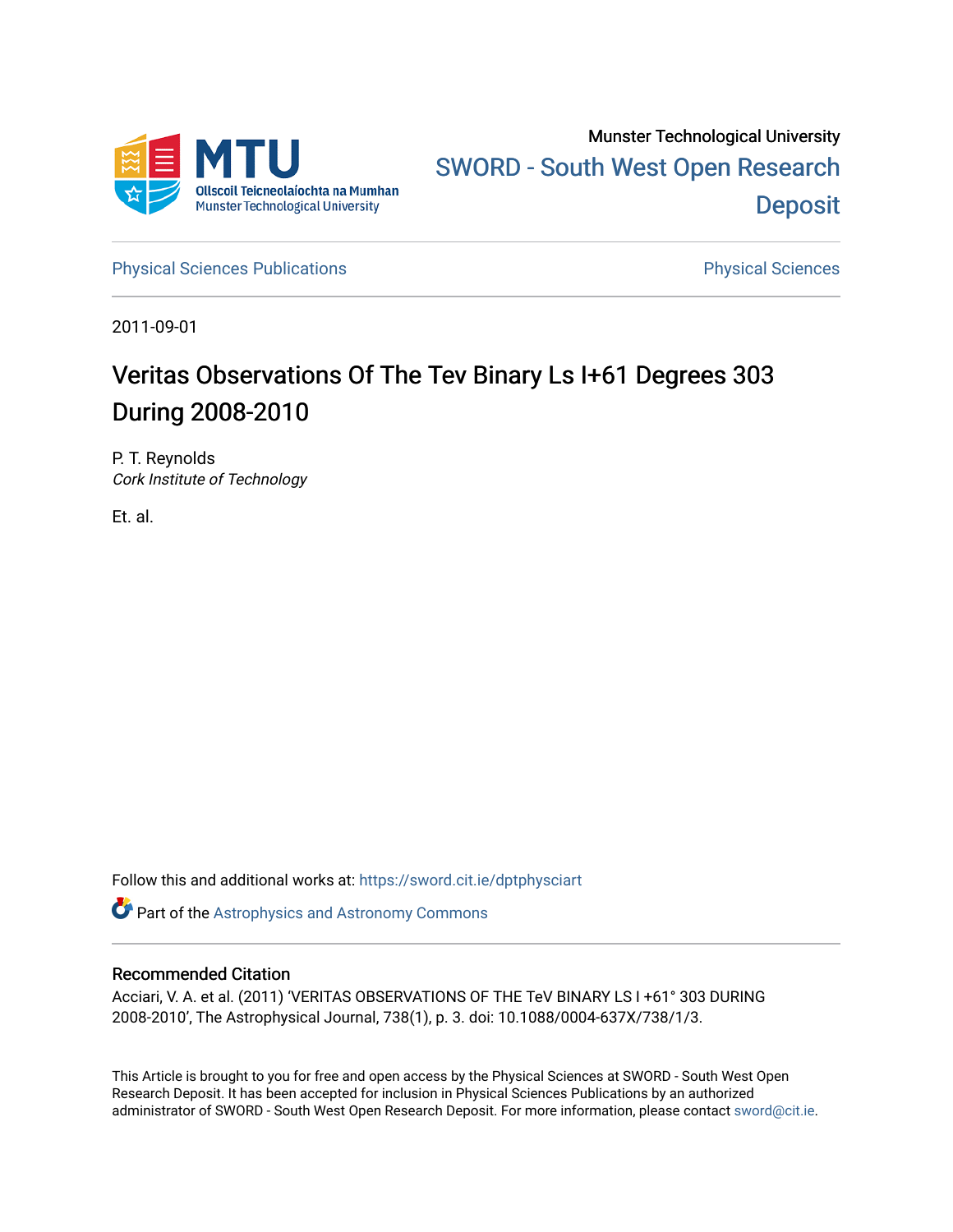## VERITAS OBSERVATIONS OF THE TeV BINARY LS I +61◦ 303 DURING 2008–2010

V. A. Acciari<sup>1</sup>, E. Aliu<sup>2</sup>, T. Arlen<sup>3</sup>, T. Aune<sup>4</sup>, M. Beilicke<sup>5</sup>, W. Benbow<sup>1</sup>, S. M. Bradbury<sup>6</sup>, J. H. Buckley<sup>5</sup>, V. Bugaev<sup>5</sup>, K. BYRUM<sup>7</sup>, A. CANNON<sup>8</sup>, A. CESARINI<sup>9</sup>, L. CIUPIK<sup>10</sup>, E. COLLINS-HUGHES<sup>8</sup>, M. P. CONNOLLY<sup>9</sup>, W. CUI<sup>11</sup>, R. DICKHERBER<sup>5</sup>, C. DUKE<sup>12</sup>, M. ERRANDO<sup>2</sup>, A. FALCONE<sup>13</sup>, J. P. FINLEY<sup>11</sup>, G. FINNEGAN<sup>14</sup>, L. FORTSON<sup>15</sup>, A. FURNISS<sup>4</sup>, N. GALANTE<sup>1</sup>, D. GALL<sup>11</sup>, G. H. GILLANDERS<sup>9</sup>, S. GODAMBE<sup>14</sup>, S. GRIFFIN<sup>16</sup>, J. GRUBE<sup>10</sup>, R. GUENETTE<sup>16</sup>, G. GYUK<sup>10</sup>, D. HANNA<sup>16</sup>, J. HOLDER<sup>17,[28](#page-2-0)</sup>, G. HUGHES<sup>18</sup>, C. M. HUI<sup>14</sup>, T. B. HUMENSKY<sup>19</sup>, P. KAARET<sup>20</sup>, N. KARLSSON<sup>15</sup>, M. KERTZMAN<sup>21</sup>, D. KIEDA<sup>14</sup>, H. KRAWCZYNSKI<sup>5</sup>, F. KRENNRICH<sup>22</sup>, M. J. LANG<sup>9</sup>, S. LEBOHEC<sup>14</sup>, G. MAIER<sup>18</sup>, P. MAJUMDAR<sup>3</sup>, S. MCARTHUR<sup>5</sup>, A. McCANN<sup>16</sup>, P. MORIARTY<sup>23</sup>, R. MUKHERJEE<sup>2</sup>, R. A. Ong<sup>3</sup>, M. Orr<sup>22</sup>, A. N. Otte<sup>4</sup>, N. Park<sup>19</sup>, J. S. Perkins<sup>1</sup>, M. Pohl<sup>18,24</sup>, H. Prokoph<sup>18</sup>, J. Quinn<sup>8</sup>, K. RAGAN<sup>16</sup>, L. C. REYES<sup>19</sup>, P. T. REYNOLDS<sup>25</sup>, E. ROACHE<sup>1</sup>, H. J. ROSE<sup>6</sup>, J. RUPPEL<sup>24</sup>, D. B. SAXON<sup>17</sup>, M. SCHROEDTER<sup>22</sup>, G. H. SEMBROSKI<sup>11</sup>, G. D. SENTURK<sup>26</sup>, A. W. SMITH<sup>7,27,28</sup>, D. STASZAK<sup>16</sup>, G. TEŠIĆ<sup>16</sup>, M. THEILING<sup>1</sup>, S. THIBADEAU<sup>5</sup>, K. TSURUSAKI<sup>20</sup>, A. VARLOTTA<sup>11</sup>, V. V. VASSILIEV<sup>3</sup>, S. VINCENT<sup>14</sup>, M. VIVIER<sup>17</sup>, S. P. WAKELY<sup>19</sup>, J. E. WARD<sup>8</sup>, T. C. WEEKES<sup>1</sup>, A. WEINSTEIN<sup>3</sup>, T. WEISGARBER<sup>19</sup>, D. A. WILLIAMS<sup>4</sup>, AND B. ZITZER<sup>11</sup> <sup>1</sup> Fred Lawrence Whipple Observatory, Harvard-Smithsonian Center for Astrophysics, Amado, AZ 85645, USA <sup>2</sup> Department of Physics and Astronomy, Barnard College, Columbia University, NY 10027, USA <sup>3</sup> Department of Physi <sup>4</sup> Santa Cruz Institute for Particle Physics and Department of Physics, University of California, Santa Cruz, CA 95064, USA<br><sup>5</sup> Department of Physics, Washington University, St. Louis, MO 63130, USA<br><sup>6</sup> School of Physics <sup>13</sup> Department of Astronomy and Astrophysics, 525 Davey Lab, Pennsylvania State University, University Park, PA 16802, USA<br><sup>14</sup> Department of Physics and Astronomy, University of Utah, Salt Lake City, UT 84112, USA<br><sup>15</sup> <sup>22</sup> Department of Physics and Astronomy, Iowa State University, Ames, IA 50011, USA<br><sup>23</sup> Department of Life and Physical Sciences, Galway-Mayo Institute of Technology, Dublin Road, Galway, Ireland<br><sup>24</sup> Institut für Physi *Received 2011 February 22; accepted 2011 May 1; published 2011 August 9*

## ABSTRACT

We present the results of observations of the TeV binary LS I +61° 303 with the VERITAS telescope array between 2008 and 2010, at energies above 300 GeV. In the past, both ground-based gamma-ray telescopes VERITAS and MAGIC have reported detections of TeV emission near the apastron phases of the binary orbit. The observations presented here show no strong evidence for TeV emission during these orbital phases; however, during observations taken in late 2010, significant emission was detected from the source close to the phase of superior conjunction (much closer to periastron passage) at a 5.6 standard deviation (5.6*σ*) post-trials significance. In total, between 2008 October and 2010 December a total exposure of 64.5 hr was accumulated with VERITAS on LS I +61◦ 303, resulting in an excess at the 3.3*σ* significance level for constant emission over the entire integrated data set. The flux upper limits derived for emission during the previously reliably active TeV phases (i.e., close to apastron) are less than 5% of the Crab Nebula flux in the same energy range. This result stands in apparent contrast to previous observations by both MAGIC and VERITAS which detected the source during these phases at 10% of the Crab Nebula flux. During the two year span of observations, a large amount of X-ray data were also accrued on LS I +61◦ 303 by the *Swift* X-ray Telescope and the *Rossi X-ray Timing Explorer* Proportional Counter Array. We find no evidence for a correlation between emission in the X-ray and TeV regimes during 20 directly overlapping observations. We also comment on data obtained contemporaneously by the *Fermi* Large Area Telescope.

*Key words:* binaries: general – gamma rays: general – X-rays: binaries

*Online-only material:* color figures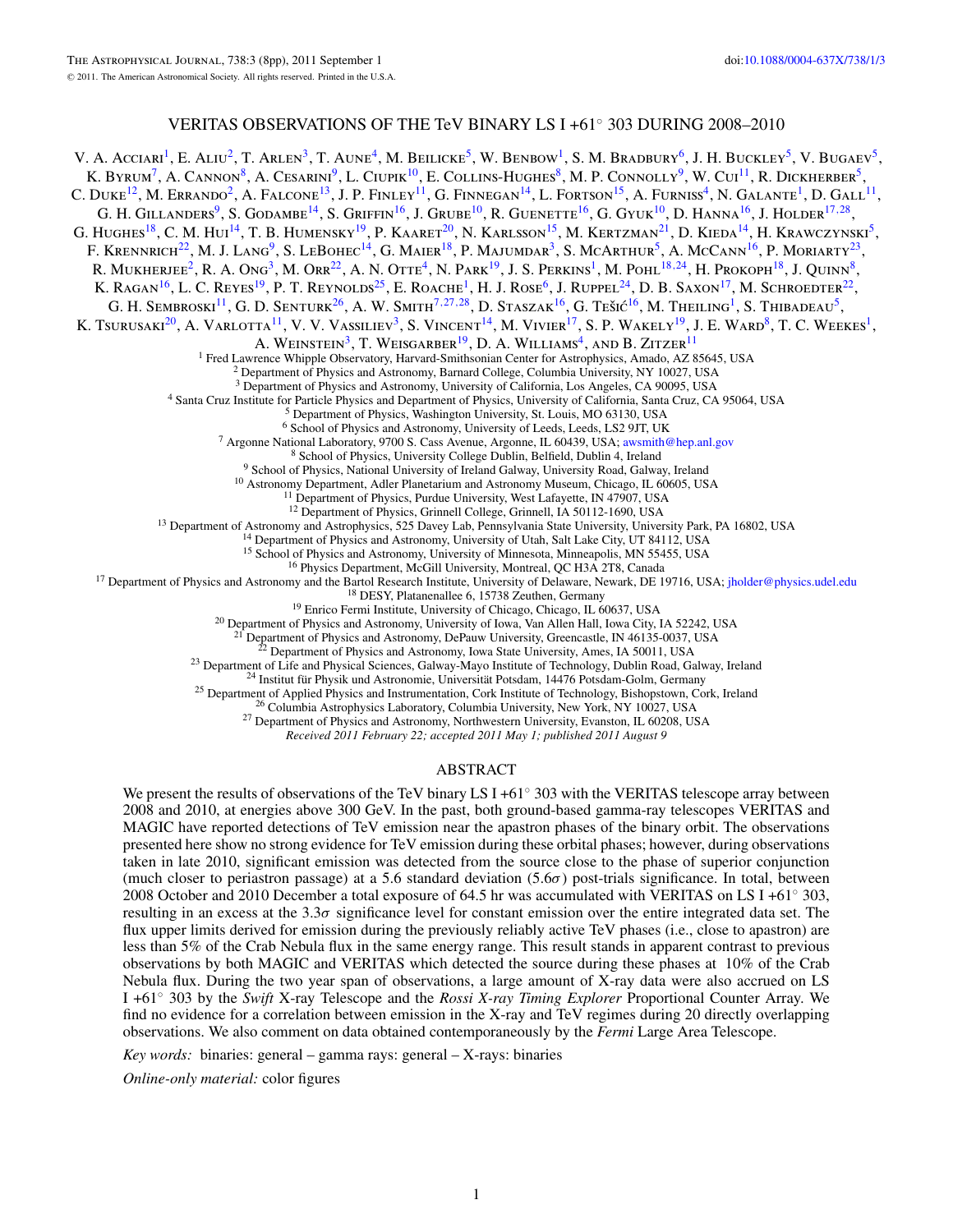<span id="page-2-0"></span>The Astrophysical Journal, 738:3 (8pp), 2011 September 1 Acciari et al.

## 1. INTRODUCTION

The high-mass X-ray binary LS I +61 $\degree$  303 is one of only three such systems firmly identified as a source of TeV gamma rays. Despite many years of observations across the electromagnetic spectrum, the system remains, in some respects, poorly characterized. Known to be the pairing of a massive B0 Ve star and a compact object of unknown nature (Hutchings & Crampton [1981;](#page-8-0) Casares et al. [2005\)](#page-8-0), LS I +61◦ 303 has been known historically for its energetic outbursts at radio, X-ray, GeV, and TeV wavelengths (Gregory et al. 2002; Greiner & Rau [2001;](#page-8-0) Harrison et al. [2000;](#page-8-0) Abdo et al. [2009;](#page-8-0) Albert et al. [2008;](#page-8-0) Acciari et al. [2008\)](#page-8-0), all of these showing correlation with the 26.5 day orbital cycle of the compact object in its path around the Be star. According to the most recent radial velocity measurements, the orbit is elliptical ( $e = 0.537 \pm 0.034$ ), with periastron passage determined to occur around phase  $\phi = 0.275$ , apastron passage at  $\phi = 0.775$ , superior conjunction at  $\phi =$ 0.081, and inferior conjunction at  $\phi = 0.313$  (Aragona et al. [2009\)](#page-8-0). The non-thermal behavior of the source is well studied, yet poorly understood. The radio emission presents a welldefined periodicity with strong flares occurring periodically near apastron passage, along with an additional modulation on a 4.6 year timescale (Gregory [2002\)](#page-8-0). The detection of extended structures in radio observations originally identified LS I +61<sup>°</sup> 303 as a potential microquasar, with high energy (HE) emission produced in jets driven by accretion onto the compact object, presumably a black hole (Massi et al. [2001\)](#page-8-0). High-resolution Very Long Baseline Array (VLBA) observations indicate that the radio structures are not persistent, however, and can be more easily explained by the interaction between a pulsar wind and the wind of the stellar companion (Dhawan et al. [2006;](#page-8-0) Albert et al. [2008\)](#page-8-0), although alternative interpretations are still possible (Romero et al. [2007;](#page-8-0) Massi & Zimmerman [2010\)](#page-8-0). The full range of arguments in favor of LS I +61◦ 303 as a non-accreting pulsar system has been summarized by Torres et al. [\(2011\)](#page-8-0).

The X-ray behavior is well studied (see Smith et al. [2009](#page-8-0) for a review), most comprehensively in Torres et al.  $(2010)$ , in which the authors present an analysis of *Rossi X-ray Timing Explorer* Proportional Counter Array (*RXTE*–PCA) observations taken over four years, covering 35 full orbital cycles. They show that, while the X-ray emission from the source is indeed periodic, there is variability of the orbital profiles on multiple timescales, from individual orbits up to years. Additionally, intense X-ray flares have been observed (Smith et al. [2009;](#page-8-0) Torres et al. [2010\)](#page-8-0), during which the flux increases by up to a factor of five and variability on the timescale of a few seconds is observed. It is noted, however, that due to the relatively large *RXTE*–PCA field of view (∼1◦ FWHM), the possibility that these flares are due to an unrelated source in the same field cannot be ruled out.

HE (30 MeV–30 GeV) gamma-ray emission, spatially coincident with LS I +61 $\degree$  303, although with large positional errors, was first detected by COS-B (Hermsen et al. [1977\)](#page-8-0) and, subsequently, by EGRET (Tavani et al. [1998\)](#page-8-0). The detection of a variable very high energy (VHE; 30 GeV–30 TeV) gamma-ray source at the location of LS I +61◦ 303 with MAGIC (Albert et al. 2006), later confirmed by VERITAS (Acciari et al. [2008\)](#page-8-0), completed the identification of this source as a gamma-ray binary. The TeV emission reported by both experiments for observations made prior to 2008 is spread over approximately one quarter of the orbit, with a peak around apastron (orbital phase

*φ* = 0.775). *Fermi* Large Area Telescope (LAT) observations provide the definitive HE detection and have revealed a number of interesting features (Abdo et al. [2009\)](#page-8-0). The HE emission reported in the detection paper (based on observations from 2008 August until 2009 March) is modulated at the orbital period (peaking slightly after periastron ( $\phi = 0.225$ )), although recent results from the LAT show different behavior (see the summary and discussion). The overall *Fermi* spectrum shows a sharp exponential cutoff at 6 GeV.

The existence of orbital modulation in the gamma-ray flux is often explained by the varying efficiency of the inverse Compton process around the orbit, although we note that many alternative explanations exist (see, e.g., Sierpowska-Bartosik & Torres [2009](#page-8-0) for a review). In this scenario, inverse Compton gamma-ray production along our line of sight is most efficient at superior conjunction ( $\phi$  = 0.081), where stellar photons interact head-on with energetic leptons produced either directly in the pulsar wind or in the pulsar wind*/*stellar wind shock interaction region. The density of stellar photons may also play a role in the efficiency of gamma-ray production, with the highest density occurring at periastron. The TeV flux is further modulated by photon–photon absorption around the orbit, which peaks near superior conjunction and may dominate over the modulation effects due to production efficiency at energies above ∼30 GeV. Orbital modulation of the GeV and TeV fluxes, with large differences between the light curves observed in each energy band, is therefore not unexpected. Other effects, for example Doppler boosting of the emission (Dubus et al. [2010\)](#page-8-0), clumps in the wind of the Be star (Araudo [2009\)](#page-8-0), tidal disruption of the accretion disk (Romero et al. [2007\)](#page-8-0), or cascading of HE photons to lower energies, may also play a role and provide a better fit of the models to the observations. However, it should be noted that the orbital inclination of the system is poorly constrained, and this complicates the modeling of emission from this system.

Substantial effort has been invested in constructing multiwavelength data sets on LS I +61◦ 303. Preliminary studies including TeV data (Acciari et al. [2009;](#page-8-0) Albert et al. [2008\)](#page-8-0) combined long-term (multi-orbit) observations at both X-ray and TeV wavelengths. Acciari et al. [\(2009\)](#page-8-0) did not detect any correlation between emission at X-ray and TeV wavelengths with observations taken by VERITAS, *Swift*–X-ray Telescope (XRT), and *RXTE*–PCA. However, the multiwavelength observations used were not strictly overlapping, which is problematic given the observed fast (several seconds) variability in the Xray regime detailed in Smith et al. [\(2009\)](#page-8-0). Further X-ray*/*TeV observations reported in Anderhub et al. [\(2009\)](#page-8-0) detect a correlation between X-ray and TeV emission during a TeV outburst over a single orbital cycle. While the authors show a correlation (with a 0.5% probability of being produced from independent data sets), the longer-scale correlation behavior of the source outside of the observed flare is not well studied.

In this paper, we summarize the results of VERITAS observations of LS I +61◦ 303 between 2008 and 2010, including a comparison with strictly contemporaneous X-ray observations. These are the first reported TeV observations since the launch of *Fermi* in 2008 June, and so they provide an opportunity to examine the broadband HE (100 MeV–10 TeV) emission from the source using contemporaneous observations.

## 2. VERITAS OBSERVATIONS

The VERITAS array of imaging atmospheric Cerenkov telescopes (IACTs), located in southern Arizona (1250 m a.s.l., 31◦40 N, 110◦57 W), is composed of four, 12 m diameter, 12 m

 $\overline{^{28}$  Author to whom any correspondence should be addressed.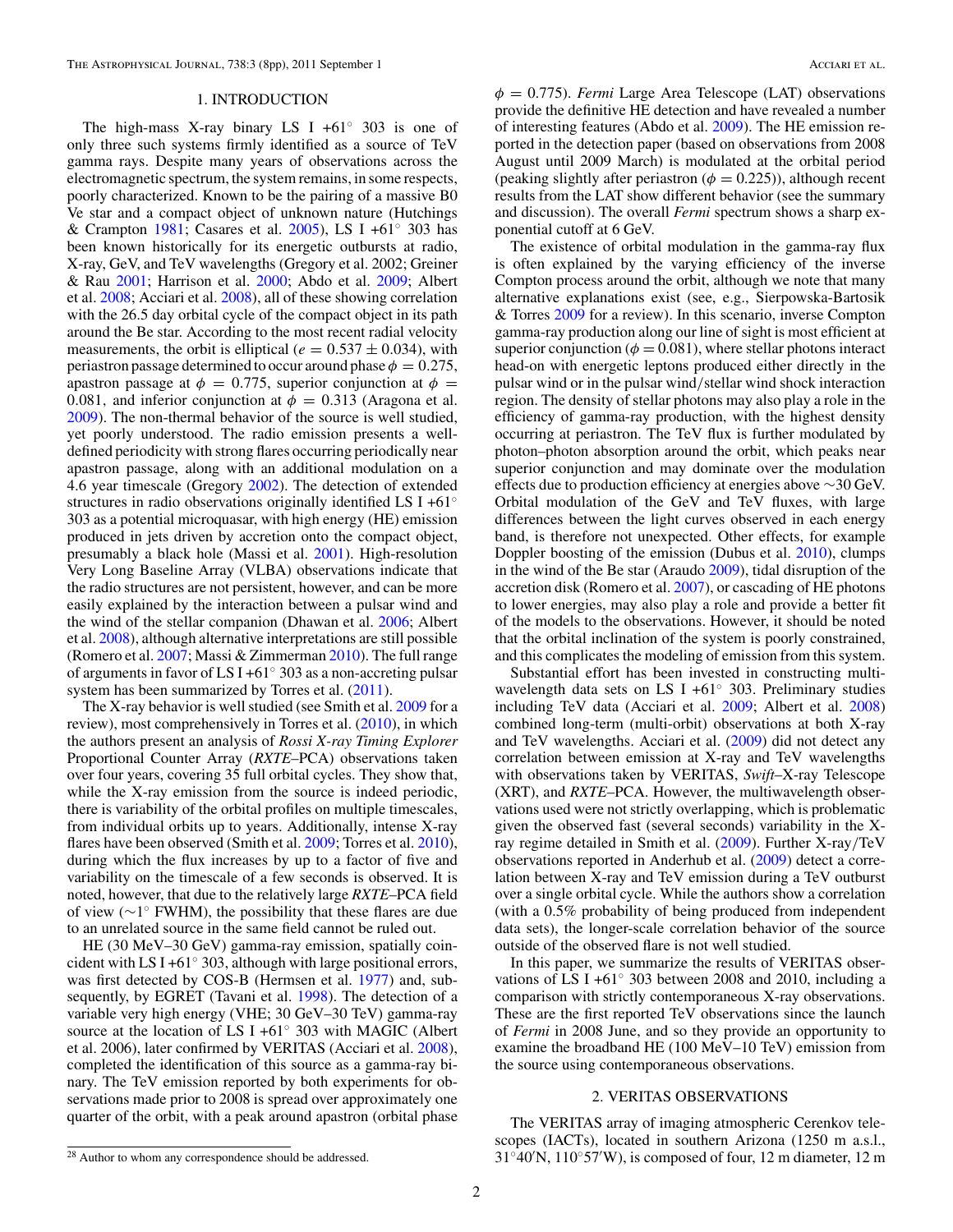**Table 1** VERITAS Observations of LS I +61◦ 303 in the 2008–2009 Observing Season

| MJD     | Phase    | Livetime  | Significance | Flux/99% U.L.> 300 GeV                             |
|---------|----------|-----------|--------------|----------------------------------------------------|
| (UTC)   | $(\phi)$ | (minutes) | $\sigma$     | $(10^{-12} \gamma \text{ cm}^{-2} \text{ s}^{-1})$ |
| 54760.3 | 0.03     | 113.6     | 2.2          | < 10.1                                             |
| 54761.4 | 0.07     | 89.6      | 1.7          | ${<}9.9$                                           |
| 54762.3 | 0.1      | 90.2      | 0.6          | < 6.8                                              |
| 54763.4 | 0.15     | 18.1      | $-0.4$       | < 10.3                                             |
| 54764.2 | 0.18     | 111.5     | 0.5          | < 4.4                                              |
| 54765.2 | 0.22     | 126.9     | $-1.4$       | < 2.6                                              |
| 54766.2 | 0.26     | 90.4      | 0.2          | ${<}5.9$                                           |
| 54767.3 | 0.31     | 36.1      | 0.2          | <6.9                                               |
| 54768.3 | 0.35     | 90.7      | 0.4          | < 6.0                                              |
| 54769.3 | 0.37     | 109.7     | $-0.3$       | < 2.9                                              |
| 54770.3 | 0.41     | 54.7      | $-0.9$       | < 4.4                                              |
| 54771.3 | 0.44     | 72.8      | 1.0          | <6.5                                               |
| 54772.3 | 0.48     | 72.9      | 1.7          | < 10.2                                             |
| 54774.3 | 0.56     | 90.7      | 2.7          | < 9.2                                              |
| 54775.3 | 0.59     | 54.1      | $-0.7$       | < 4.4                                              |
| 54776.3 | 0.63     | 162.5     | 1.5          | < 4.4                                              |
| 54777.4 | 0.67     | 72.5      | 0.5          | ${<}7.2$                                           |
| 54778.4 | 0.71     | 54.4      | $-0.8$       | < 5.8                                              |
| 54779.4 | 0.75     | 36.5      | $-0.3$       | ${<}7.8$                                           |
| 54856.1 | 0.64     | 102.9     | 0.4          | < 6.1                                              |
| 54857.1 | 0.68     | 90.5      | $-1.8$       | < 2.7                                              |
| 54861.1 | 0.83     | 95.2      | 1.1          | ${<}7.4$                                           |
| 54862.1 | 0.87     | 104.0     | 0.9          | < 6.8                                              |
| 54863.1 | 0.91     | 76.1      | 1.4          | < 8.8                                              |

focal length telescopes, each with a Davies–Cotton tessellated mirror structure of 345 mirror facets (total mirror area of 110  $m<sup>2</sup>$ ; Ong et al. [2009\)](#page-8-0). Each telescope focuses Cerenkov light from particle showers onto a 499 pixel photomultiplier tube (PMT) camera. The pixels have an angular spacing of 0*.* ◦15, resulting in a camera field of view of 3°.5. During the summer months of 2009, one of the telescopes in the array was relocated, creating a more symmetric array layout and increasing the sensitivity of the observatory by 30% (Perkins et al. [2009\)](#page-8-0). In its current configuration, VERITAS is able to detect a source with a flux of 1% of the steady Crab Nebula flux in under 30 hr. VERITAS has the capability to detect and measure gamma rays in the 100 GeV–30 TeV energy regime with an energy resolution of  $15\% - 20\%$  and an angular resolution of  $0.1$  (68% containment) on an event-by-event basis.

The VHE observations presented here were made with VERITAS between 2008 October and 2010 December, sampling eight separate orbital cycles of the binary system. The data comprise 64.5 livetime hours of observations taken with both the original (33.3 hr) and current (31.2 hr) array configurations. Data were taken using the complete four-telescope array; Cerenkov images which trigger two or more telescopes initiate a readout of the 500 MSpS Flash-ADC data acquisition on each PMT. The observations were made in "wobble" mode in which the source is offset from the center of the field of view of the cameras to maximize efficiency in obtaining both source and background measurements (Fomin et al. [1994\)](#page-8-0). After eliminating data taken under variable or poor sky conditions and applying image cleaning methods to reject images without sufficient signal for reconstruction, gamma-ray selection cuts were applied to the data. These selection cuts are based on the image morphology (*Mean Scaled Width* and *Length*), and the angular distance between the reconstructed position of the source in the camera plane and the a priori known source location. Cuts were optimized on simulated data for both the old and new array

**Table 2** Same as Table 1, but for the 2009–2010 Observing Season

| <b>MJD</b><br>(UTC) | Phase<br>$(\phi)$ | Livetime<br>(minutes) | Significance<br>$\sigma$ | Flux/99% U.L.> 300 GeV<br>$(10^{-12} \nu \text{ cm}^{-2} \text{ s}^{-1})$ |
|---------------------|-------------------|-----------------------|--------------------------|---------------------------------------------------------------------------|
| 55119.3             | 0.58              | 128.5                 | 1.6                      | ${<}7.3$                                                                  |
| 55120.3             | 0.62              | 107.1                 | $-0.4$                   | ${<}5.5$                                                                  |
| 55121.3             | 0.65              | 161.6                 | $-2.5$                   | ${<}1.6$                                                                  |
| 55122.3             | 0.69              | 107.9                 | 0.9                      | < 6.0                                                                     |
| 55123.3             | 0.73              | 18.2                  | $-0.7$                   | ${<}9.4$                                                                  |
| 55124.3             | 0.77              | 99.2                  | 1.9                      | ${<}7.9$                                                                  |
| 55146.2             | 0.59              | 146.3                 | 3.4                      | $5.8 \pm 1.9$                                                             |
| 55151.2             | 0.78              | 123.2                 | 2.1                      | ${<}10.0$                                                                 |
| 55175.2             | 0.69              | 54.7                  | $-0.7$                   | <6.5                                                                      |
| 55176.2             | 0.73              | 54.6                  | $-0.3$                   | ${<}7.3$                                                                  |
| 55177.2             | 0.76              | 18.2                  | $-0.8$                   | < 10.3                                                                    |

**Table 3** Same as Table 1, but for the 2010–2011 Observing Season

| <b>MJD</b><br>(UTC) | Phase<br>$(\phi)$ | Livetime<br>(minutes) | Significance<br>$\sigma$ | Flux/99% U.L. $>$ 300 GeV<br>$(10^{-12} \nu \text{ cm}^{-2} \text{ s}^{-1})$ |
|---------------------|-------------------|-----------------------|--------------------------|------------------------------------------------------------------------------|
| 55455.4             | 0.26              | 55.4                  | 1.7                      | < 10.08                                                                      |
| 55457.4             | 0.33              | 18.0                  | 1.4                      | < 18.00                                                                      |
| 55476.4             | 0.05              | 91.7                  | 1.3                      | < 11.4                                                                       |
| 55477.3             | 0.09              | 162.6                 | 5.7                      | $9.23 \pm 1.9$                                                               |
| 55480.3             | 0.2               | 54.2                  | 2.3                      | < 19.7                                                                       |
| 55481.3             | 0.24              | 107.9                 | 2.0                      | ${<}9.3$                                                                     |
| 55482.3             | 0.28              | 108.3                 | $-0.3$                   | <4.2                                                                         |
| 55483.3             | 0.32              | 128.1                 | $-0.04$                  | < 5.84                                                                       |
| 55505.3             | 0.14              | 36.5                  | 2.7                      | < 23.7                                                                       |
| 55506.2             | 0.18              | 73.3                  | 0.9                      | < 11.09                                                                      |
|                     |                   |                       |                          |                                                                              |

configurations; the analysis presented here was performed with cuts optimized for the detection of a moderately weak (5% Crab Nebula flux) source. The data on LS I+61◦303 were taken over a relatively small range of elevation angles (55◦–60◦) under dark skies (little or no moonlight) resulting in an energy threshold for these observations of 300 GeV.

In the entire integrated data set of 64.5 hr, 176 excess events above background were detected, corresponding to a 3.3*σ* statistical excess for steady emission, which does not constitute a significant detection. In Tables 1–3 and Figures [1–](#page-4-0)[3](#page-6-0) the results of the three years' observations are shown. For observations (both nightly, and binned by orbital phase) which did not exhibit a pre-trials excess above 3*σ*, 99% confidence level flux upper limits are calculated using the Helene method (Helene [1983\)](#page-8-0). For nightly observations, these limits are typically on the order of (3–10) × 10<sup>-12</sup> photons cm<sup>-2</sup> s<sup>-1</sup> above 300 GeV or 3%–8% of the steady Crab Nebula flux. When binned by orbital phase, the limits extend down to (2–6) × 10<sup>-12</sup> photons cm<sup>-2</sup> s<sup>-1</sup> above 300 GeV or 2%–5% of the Crab Nebula. Particularly striking is the distinct lack of strong TeV emission during the apastron phases of  $\phi = 0.5{\text -}0.8$  as these are the orbital phases during which both MAGIC and VERITAS have previously detected strong (10%–20% Crab Nebula) emission.

Unexpectedly, in late 2010, gamma-ray emission from the source was detected over a region of the binary orbit previously undetected by TeV instruments (Ong et al. [2010\)](#page-8-0). From 2010 September 17 to November 7 (MJD 55455–55507), a total of 13.9 hr on LS I +61◦ 303 were accumulated resulting in the detection of 129 excess events above background. This constitutes a detection at the 5.6*σ* post-trials significance level (5.7*σ* pre-trials significance with two trials for two sets of analysis cuts: standard analysis cuts and an analysis tailored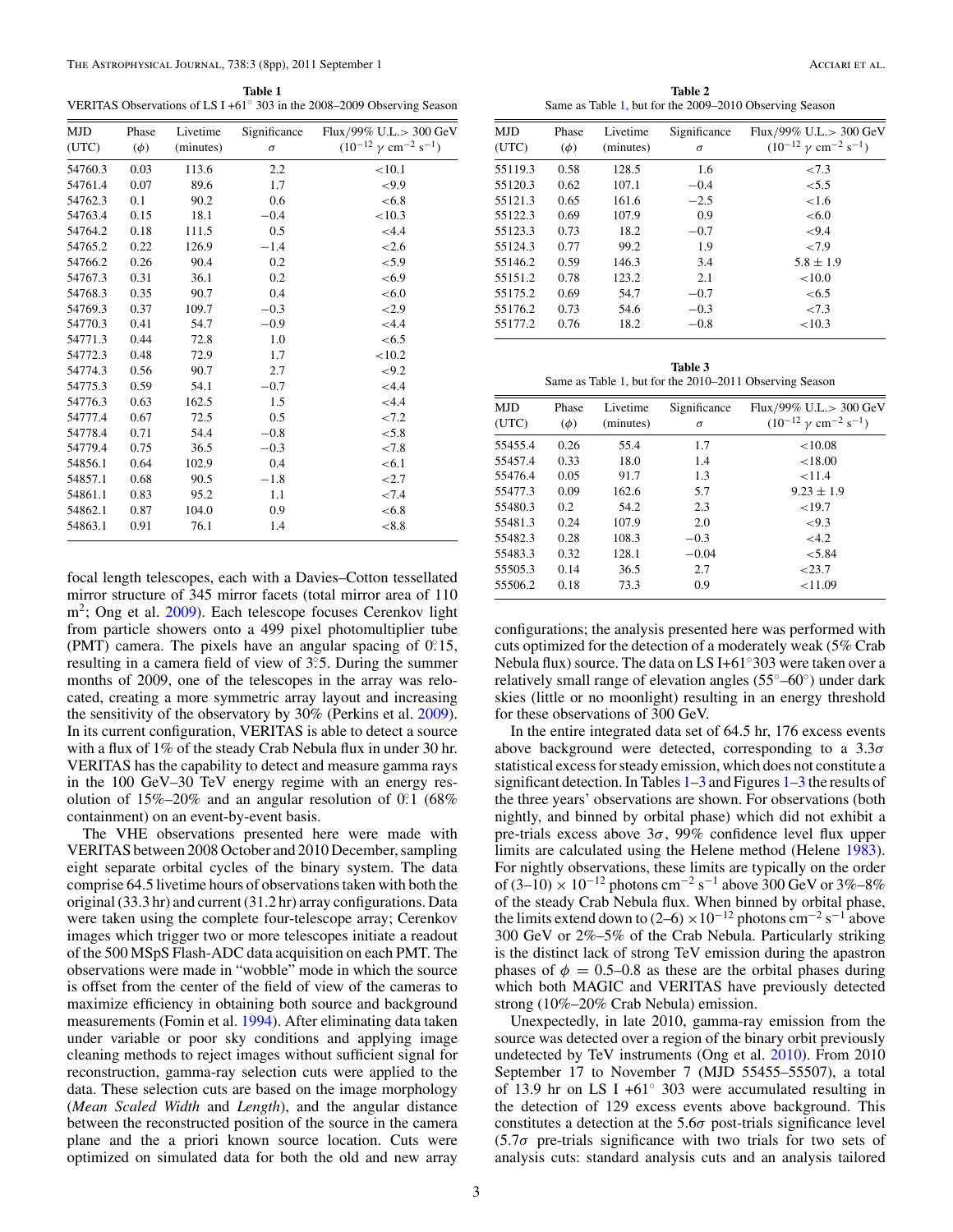<span id="page-4-0"></span>

**Figure 1.** TeV flux upper limits from VERITAS (black points and arrows) compared to contemporaneous X-ray fluxes as measured by *Swift*–XRT (crosses) and *RXTE*–PCA (open circles). The bottom panel shows the integrated result from the two measured orbital cycles observed from 2008 October to 2009 February. VERITAS flux measurements with less than 3*σ* pre-trials significance are shown as 99% confidence flux upper limits. The shaded regions indicate observations which had directly overlapping X-ray measurements by either *RXTE* or *Swift*.

(A color version of this figure is available in the online journal.)

for harder spectrum sources). During phases 0.0–0.1 (close to superior conjunction at phase 0.081) the source was observed for a total of 4.2 hr. During this time a total of 66 excess events were recorded, corresponding to a 4.8*σ* post-trials (5.4*σ* pretrials) significance (accounting for twenty trials accumulated by analyzing the data in 10 orbital phase bins with two sets of analysis cuts). Since this detection consists of too few events to construct a differential energy spectrum with comparable statistics to those previously published, we assume a spectral index of  $\Gamma = 2.6$  (Acciari et al. [2008\)](#page-8-0) in order to produce absolute fluxes. The source flux was measured as  $(6.86 \pm 1.45) \times 10^{-12}$  photons cm<sup>-2</sup> s<sup>-1</sup> above 300 GeV, or approximately 5% of the Crab Nebula flux in the same energy range. The source presented the highest observed flux on 2010 October 8 (MJD 55477,  $\phi = 0.07$ ) with 57 excess events detected in 2.8 hr of observations, corresponding to a 5.2*σ* post-trials  $(5.7\sigma$  pre-trials) significance, accounting for 20 trials accumulated by analyzing 10 individual nights with two sets of analysis cuts to search for the maximal flux. During these observations the source flux was measured as  $(9.23 \pm 1.9) \times$  $10^{-12}$  photons cm<sup>-2</sup> s<sup>-1</sup> above 300 GeV or approximately 7% of the Crab Nebula flux.

It should be noted that after appropriate statistical trials are taken into account (for binning on nightly and orbital timescales) the detection during phase 0.0–0.1 and on 10*/*08*/*10 stand as the only statistically significant detections published by any TeV instrument since 2007. The fact that these detections were made over a region of the orbit not previously suspected to be an active TeV phase is of particular interest.

### 3. X-RAY OBSERVATIONS

The *RXTE*–PCA (Swank [1994\)](#page-8-0) and *Swift*–XRT (see Gehrels et al. [2004;](#page-8-0) Burrows et al. [2005\)](#page-8-0) data presented here were both obtained from the public data archive at <http://heasarc.gsfc.nasa.gov/> and analyzed using the HEASOFT (v6.9) package (Blackburn [1995\)](#page-8-0). For *RXTE*–PCA analysis, standard data quality selection and screening (using the "rex" script in FTOOLS) was performed. All available data were extracted using only the top layer of Proportional Counting Unit 2 in each observation. The XSPEC 12.6 software package (Arnaud [1996\)](#page-8-0) was used to fit spectra with a simple absorbed power law, assuming a fixed absorbing hydrogen column density  $(N_{\rm H})$  of  $0.75 \times 10^{22}$  cm<sup>-2</sup> (Kalberla et al. [2005\)](#page-8-0) between 3 and 10 keV and to extract fluxes in the 2–10 keV range. Fluxes were then deabsorbed using the Wisconsin photoelectric cross sections (Morrison & McCammon [1983\)](#page-8-0), or the "wabs" model within XSPEC. Also, given that the PCA instrument on *RXTE* is known to give larger fluxes (on the order of 20%) on the same source than other more precise instruments (Tomsick et al. [1999\)](#page-8-0), all the PCA fluxes quoted here have been reduced by a factor of 1.18 in order to provide a more accurate comparison to the *Swift*–XRT analysis.

For the *Swift*–XRT analysis, all data shown here were accumulated in "photon counting mode" and analyzed using the most recent *Swift*–XRT analysis tools with the HEASOFT 6.2 package. The data were screened with standard filtering criteria and reduced using the *xrtpipeline* task. Background and source spectra were accumulated from each individual observation using circular regions of radius  $60''$  and  $20''$ , respectively. XSPEC 12.6 was used to fit accrued spectra in the 0.3–10 keV range using a simple, absorbed power law with the galactic hydrogen column density fixed at  $0.75 \times 10^{22}$  cm<sup>-2</sup>. Flux values and associated  $1\sigma$  statistical errors were then calculated by integrating the fitted spectra over the 2–10 keV range.

Flux values as seen by both instruments (Figures  $1-3$ ) show a high degree of variability with values of  $(2-25) \times$  $10^{-12}$  erg cm<sup>-2</sup> s<sup>-1</sup>, consistent with other observations of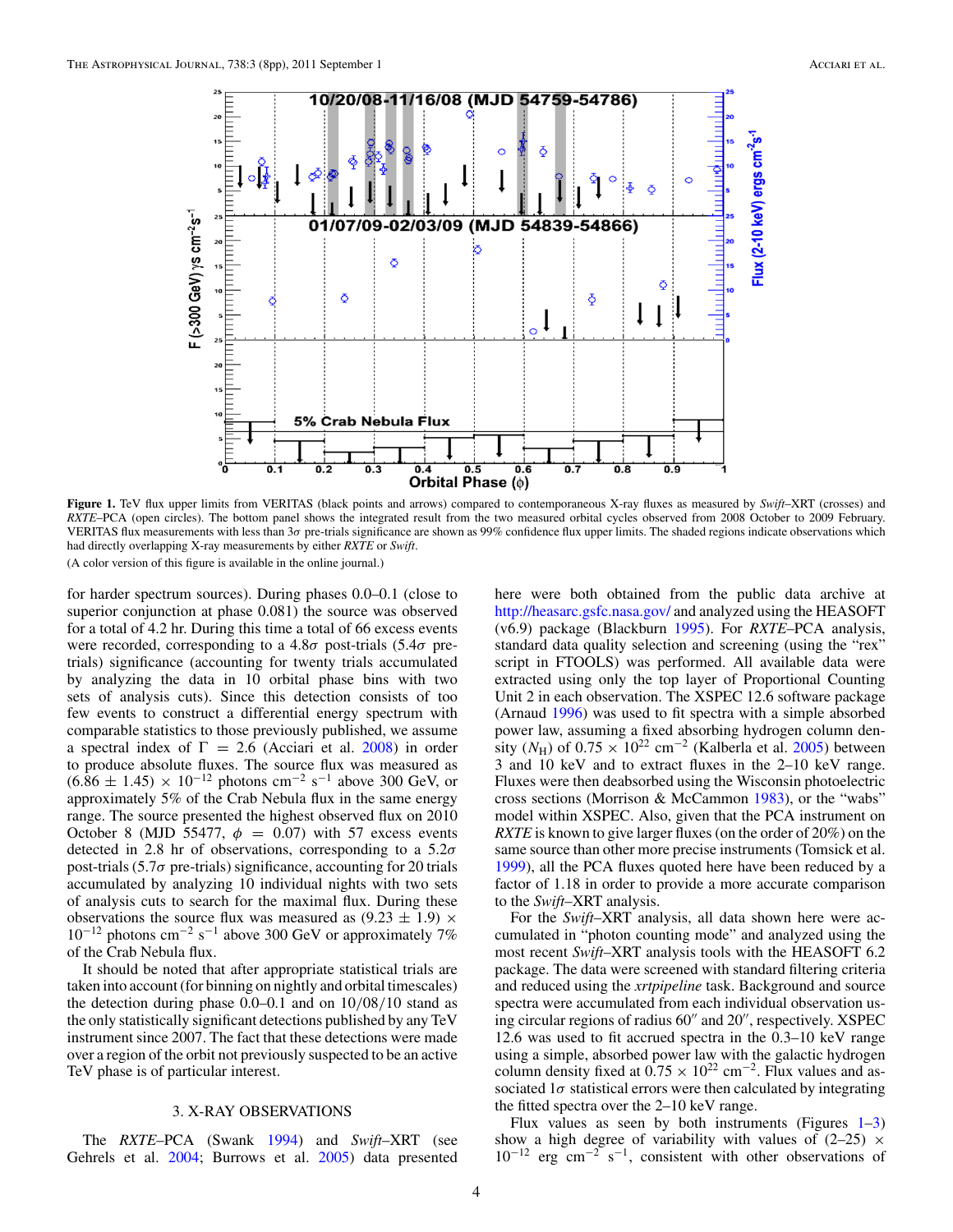

**Figure 2.** Same as Figure [1,](#page-4-0) but for the 2009–2010 observing season. (A color version of this figure is available in the online journal.)

LS I +61◦ 303 with *RXTE*–PCA and *Swift*–XRT (i.e., Acciari et al. [2009\)](#page-8-0).

Since variability of the X-ray emission from LS I +61 $\circ$ 303 has been demonstrated on various timescales, we select only data in the two bands which were directly overlapping in time, so as to provide an accurate test for any correlation with VHE emission. Additionally, all of the simultaneous X-ray observations were first checked to confirm that there was no evidence for X-ray variability within the observation. There are twenty simultaneous observations taken in both X-ray and TeV (gray shaded regions) in the data sets examined here; eight from *RXTE*–PCA observations and twelve from the *Swift*–XRT observations. As can be seen in Figure [4,](#page-6-0) while the X-ray flux varies significantly, none of the points correspond to a significant TeV detection. A test for correlation between the two data sets results in a Pearson product-moment correlation coefficient of  $-0.03 \pm 0.23$ , which is consistent with two uncorrelated data sets.

We note that the TeV exposures are typically significantly longer than the corresponding X-ray observations. This is unavoidable, given the requirement that the TeV exposure be sufficient to achieve a useful sensitivity; however, it introduces the possibility that the (unmeasured) X-ray flux may have varied considerably within the TeV observation.

To test whether the correlation between X-ray and TeV emission presented in Anderhub et al. [\(2009\)](#page-8-0) would have been measurable in the data presented here, we compared the Anderhub correlation fit between X-ray and TeV data points to our data. This fit, along with the Anderhub data points from which it was derived, is shown in Figure [4.](#page-6-0) Since the energy range of our X-ray observations was different than that presented in Anderhub et al. (2–10 keV versus 0.3–10 keV), we have converted the Anderhub fit to our energy range. This modification was derived by scaling the 0.3–10 keV flux range along a spectral fit with index of  $\Gamma = 1.6$  (consistent with spectral measurements of the source found in Anderhub et al. [2009\)](#page-8-0). Using this method, we arrive at a line fit of  $F(2-10 \text{ keV})$  $[10^{-12} \text{ erg } \text{cm}^{-2} \text{ s}^{-1}] = (7.8 \pm 0.6) + (0.45 \pm 0.1) \times$  $N(E > 300 \text{ GeV})$   $[10^{-12} \text{ cm}^{-2} \text{ s}^{-1}]$ . According to this relation, the highest observed X-ray flux of (14.7  $\pm$  0.7)  $\times$  $10^{-12}$  erg cm<sup>-2</sup> s<sup>-1</sup> leads to an expected TeV flux above 300 GeV of  $15.3^{+7.1}_{-5.2} \times 10^{-12}$  photons cm<sup>-2</sup> s<sup>-1</sup> or approximately 10% of the Crab Nebula flux. For the overlapping observation in question, VERITAS observed the source for a total of 56 minutes and measured a negative fluctuation of events relative to background corresponding to a 99% Helene flux upper limit of  $3.3 \times$  $10^{-12}$  photons cm<sup>-2</sup> s<sup>-1</sup>, a factor of 4.6 lower than the predicted value.

We note that this flux prediction does not take into account the uncertainty in what VERITAS would have actually measured in the observation time quoted. However, even under conservative estimates of VERITAS sensitivity (5*σ* detection of a 5% Crabtype source in  $\sim$ 1 hr), a source on the level predicted by the Anderhub correlation used here would likely have yielded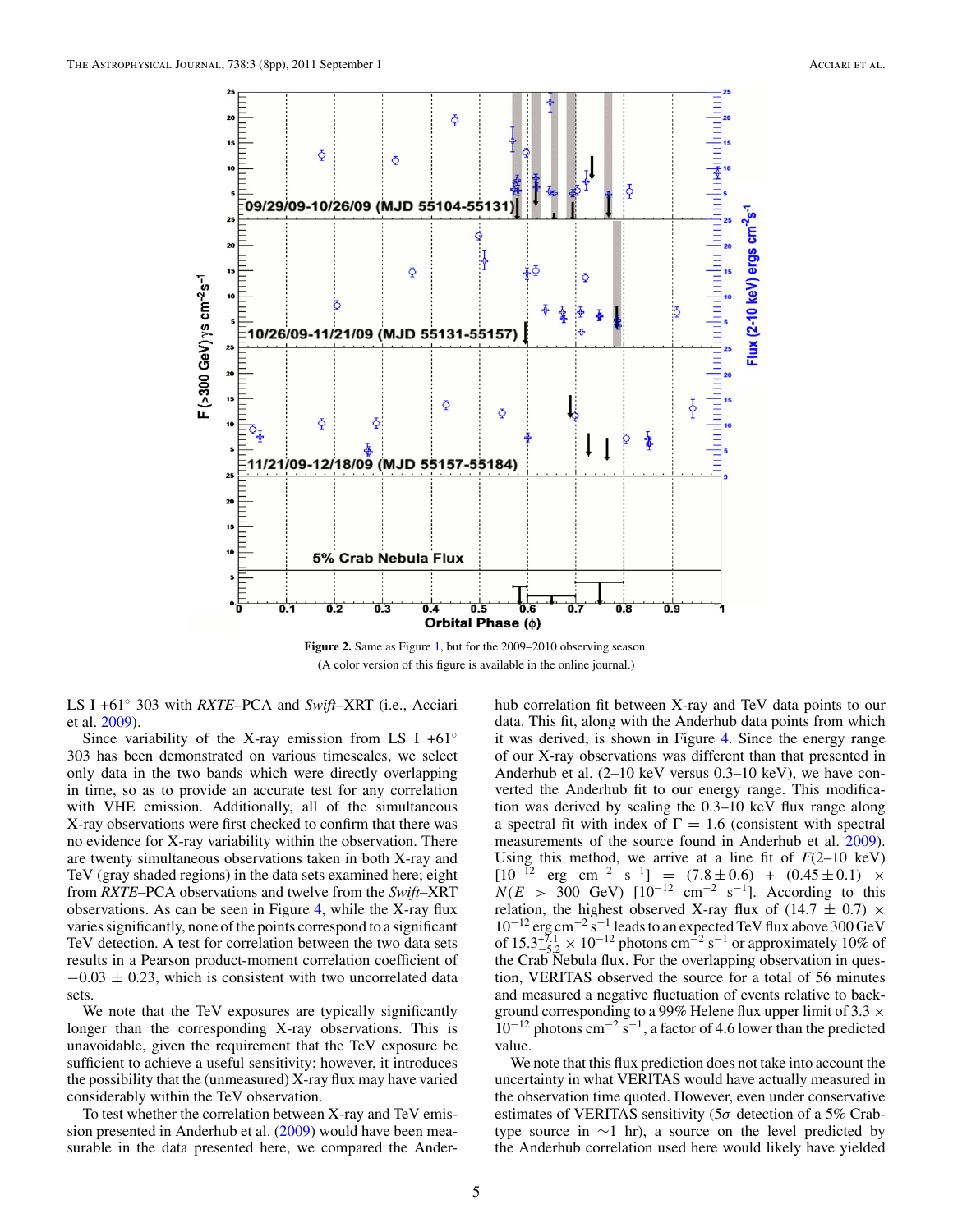<span id="page-6-0"></span>

**Figure 3.** Same as Figure [1,](#page-4-0) but for the 2010–2011 observing season. (A color version of this figure is available in the online journal.)



**Figure 4.** Comparison of the strictly simultaneously observed TeV and X-ray fluxes seen by VERITAS and *Swift/RXTE*, along with the data points and associated correlation fit from Anderhub et al. [\(2009\)](#page-8-0).

strong evidence for a signal detection in the given observation livetime.

## 4. CONTEMPORANEOUS *FERMI*-LAT GeV OBSERVATIONS

We performed aperture photometry on the *Fermi*-LAT data set covering LS I +61 $\degree$  303 for the periods during which VERITAS accrued observations from 2008 to 2010. Using the publicly available Fermi analysis tools and an aperture radius of 2*.* ◦4 (found to be optimal for this source in Abdo et al. [2009\)](#page-8-0), we extracted the 100 MeV–300 GeV counts from the source in 26.5 day bins, and we used the *gtexposure* tools to calculate the exposure for each bin. Figure [5](#page-7-0) shows the result of this analysis (without any background subtraction performed) along with the time periods during which VERITAS observed the source highlighted in gray regions. During each of the VERITAS observation windows indicated in the figure, VERITAS observed the source for typically 1–2 hr per night. The periods during which VERITAS successfully detected LS I +61◦ 303 in late 2010 (last three shaded regions in Figure [5\)](#page-7-0) do not correspond to significantly higher or lower GeV flux than the previously observed regions during which VERITAS did not detect the source.

### 5. SUMMARY AND DISCUSSION

We have presented the results of TeV observations of the Galactic binary LS I +61 $\degree$  303 made with the VERITAS array from 2008 October until 2010 December. These observations covered eight separate 26.5 day orbital cycles with coverage (though not uniform) of all orbital cycles. A comparison with previous observations of this source is useful. In Figure [6](#page-7-0) all three years of observations presented in this paper, along with the previously obtained detections by both VERITAS and MAGIC (Acciari et al. [2008,](#page-8-0) [2009;](#page-8-0) Albert et al. [2008\)](#page-8-0), are shown. In this figure, we plot only points from previous observations that had detections above 3*σ* along with the currently obtained flux upper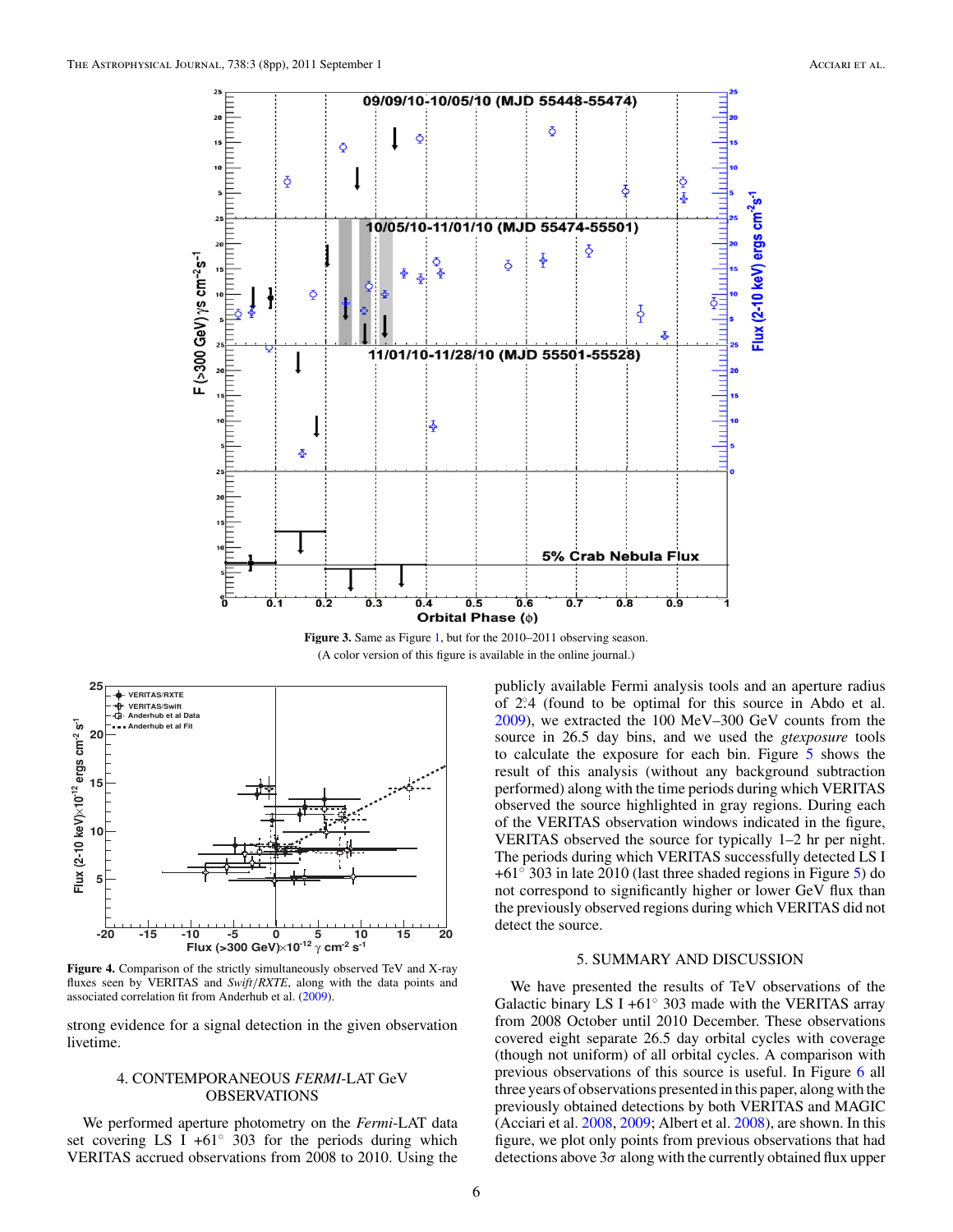<span id="page-7-0"></span>

**Figure 5.** GeV flux observed by *Fermi*-LAT from LS I +61◦ 303 (with no background subtraction performed). The gray shaded regions show the times during which VERITAS observed the source during 2008–2010.



**Figure 6.** Observations presented in this paper (solid lines) along with previous observations (dashed lines) from Acciari et al. [\(2008,](#page-8-0) [2009\)](#page-8-0) and Albert et al. [\(2008\)](#page-8-0). Only detections at a significance larger than  $3\sigma$  are shown from previous observations.

limits and detection near periastron. The previously published fluxes quoted at a different energy threshold were converted to *>*300 GeV fluxes using a spectral index of −2.5, consistent with published spectra of the source (Acciari et al. [2009\)](#page-8-0). The data shown here do not indicate any significant evidence for TeV emission during the orbital phases previously detected by VERITAS and MAGIC (i.e., near apastron passage), with flux upper limits derived which are  $\sim$ 2–3 times lower than the previously detected emission. Instead, the source has been detected for the first time during orbital phases 0.0–0.1, close to superior conjunction (at  $\phi = 0.081$ ). A further implication of these observations is that there is no direct evidence that the process responsible for the detected *Fermi*-LAT emission continues beyond the published 6 GeV cutoff: all published spectra show only non-contemporaneous data.

An important caveat to these points is that we cannot rule out the existence of near-apastron TeV emission during the 2008–2010 timeframe. As is the case with all TeV observations, the sampling of the VHE flux from LS I +61 $\degree$  303 was unavoidably limited, with observations taking place separated by days and only for integrations lasting several hours. Furthermore, since the orbital period of LS I +61° 303 ( $\sim$ 27 days)

is very close to the lunar cycle, full-orbit observations of LS I +61◦ 303 with ground-based TeV telescopes are limited by their inability to observe during bright moon phases. The observations sampled only 8 orbits out of 27 covered by these two years, and observations in 2009–2010 focused exclusively on orbital phases  $\phi = 0.5{\text -}0.8$ . This leaves open the possibility that the source was active at VHE in some of the unobserved orbits during apastron passage. Also, the possibility exists that the sampling provided by the VERITAS observations simply missed the significant TeV activity.

We have also presented both contemporaneous and directly overlapping X-ray observations taken with *Swift*–XRT and *RXTE*–PCA. The 20 directly overlapping X-ray observations do not show any evidence for correlation with the TeV emission. This stands in contrast somewhat to the result of Anderhub et al. [\(2009\)](#page-8-0), in which a correlation was detected between X-ray and TeV emission. However, the result of Anderhub et al. [\(2009\)](#page-8-0) was obtained during a TeV outburst covering 60% of a single orbit, and this paper makes no claim of longer-term correlation between the two emission bands. We see no evidence for such a correlation during the observations taken here, which were obtained over several different orbital cycles.

During the 2008–2010 period, the GeV flux was monitored by *Fermi*-LAT. Dubois et al. [\(2011\)](#page-8-0) have shown that the most recent *Fermi*-LAT GeV observations showed a marked flux increase, of ∼40%, in 2009 March, after which the previously clear orbital GeV flux modulation is no longer measurable. The result of Torres et al. [\(2010\)](#page-8-0) shows that while the X-ray periodicity of the source is well defined, it is not entirely stable; the degree of modulation, and the phase of the peak of the emission, varies from orbit-to-orbit and year-to-year. These results, compounded by the TeV measurements in this paper, indicate that the nonthermal emission from LS I +61 $\degree$  303 is not as stable as its southern hemisphere counterpart, LS 5039.

Torres et al. [\(2011\)](#page-8-0) have suggested that the GeV emission characteristics can be simply explained by invoking a twocomponent model, where the observed flux is the result of magnetospheric (pulsar) emission, plus a wind contribution produced either in the inter-wind region and*/*or the pulsar wind zone. The magnetospheric contribution would be steady and exhibit a sharp spectral cutoff at ∼6 GeV, while the wind contribution would be expected to vary naturally with orbital phase. If the rate of particle acceleration is the main factor determining the GeV and TeV fluxes, then the observations